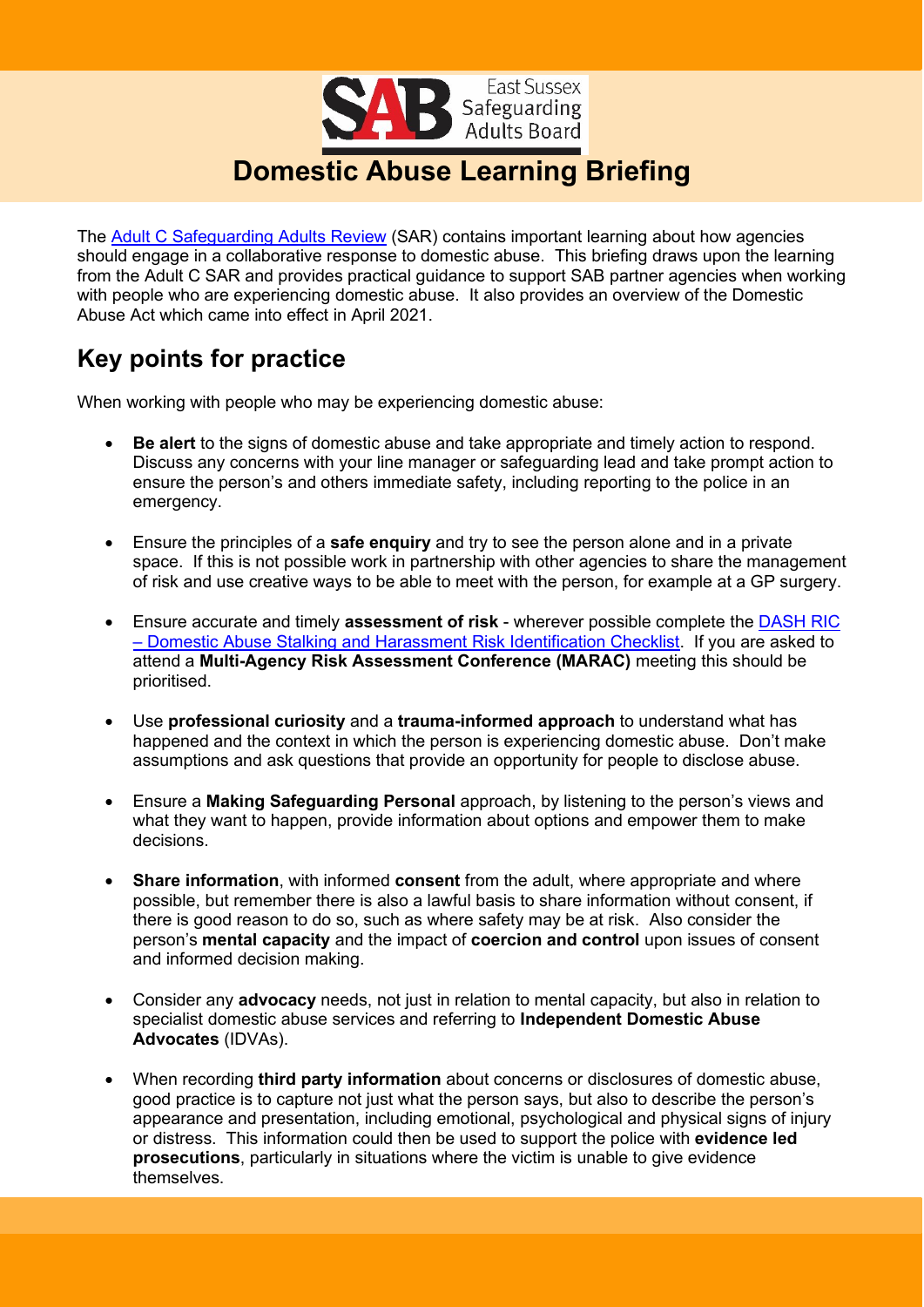#### **Definition of domestic abuse**

Domestic abuse is legally defined for the first time in the new Act. The language in the Act has changed from domestic violence to domestic abuse. This is in line with the new government definition and encourages people to consider that domestic abuse can present in so many ways and is not just classified as physical violence.

This [definition of domestic abuse](https://www.legislation.gov.uk/ukpga/2021/17/section/1) is set out in section 1 of the Domestic Abuse Act.

'Abusive behaviour' is defined in the Act as any of the following:

- Physical or sexual abuse,
- Violent or threatening behaviour,
- Controlling or coercive behaviour,
- Economic abuse,
- Psychological, emotional or other abuse.

For the definition to apply, both parties must be aged 16 or over and be 'personally connected'. 'Personally connected' is defined in the Act as parties who:

- Are married to each other,
- Are civil partners of each other,
- Have agreed to marry one another (whether or not agreement has been terminated),
- Have entered into a civil partnership (whether or not the agreement has been terminated),
- Are or have been in an intimate personal relationship with each other,
- Have, or there has been a time when they have had, a parental relationship in relation to the same child,
- Are relatives.

The Act also brings the relationship between a disabled person and their carer within the definition of 'personally connected'. Read the [Government statutory definition of domestic abuse](https://www.gov.uk/government/publications/domestic-abuse-bill-2020-factsheets/statutory-definition-of-domestic-abuse-factsheet) factsheet for more information.

#### **Coercive and controlling behaviour**

There is no longer a requirement for abusers and victims to still be in a relationship or to still live together – the offence of coercive control now applies to former partners and family members who do not live together. This is in recognition that those who leave abusive partners can often be subjected to sustained or increased controlling or coercive behaviour post-separation. As a consequence of this, victims can be at a heightened risk of homicide during the period immediately following separation.

The extension of the offence of coercive and controlling behaviour to include former partners and family members not living together will have particular significance in the context of economic abuse. This type of abuse does not require physical proximity and commonly continues, escalates and, in some cases, may begin after separation. This can present major challenges for victims seeking to rebuild their lives.

Economic abuse is defined by the Act as 'any behaviour that has a substantial adverse effect on a victim's ability to acquire, use or maintain money or other property, or obtain goods or services'.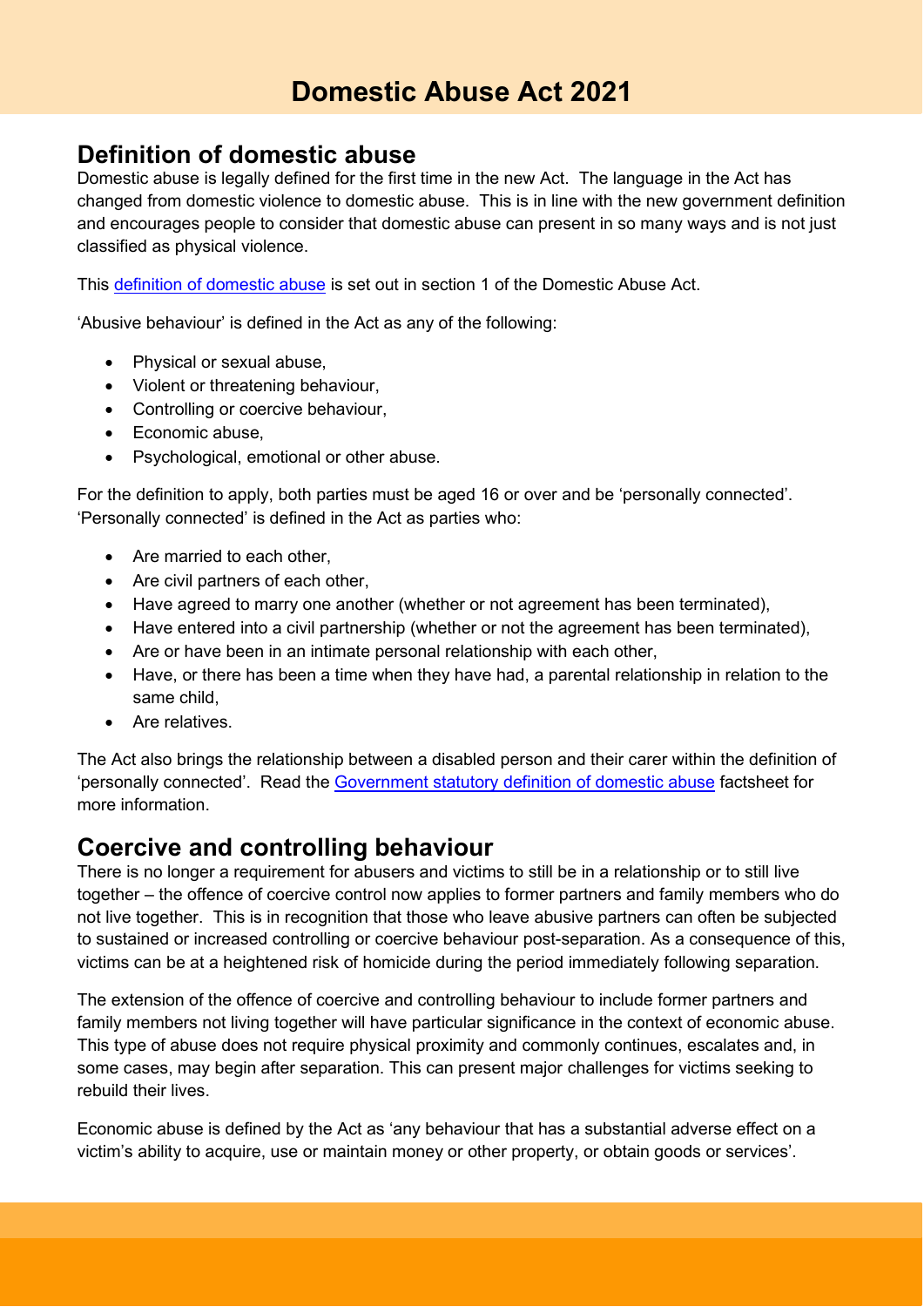### **Children as victims of domestic abuse**

Under the Act, domestic abuse occurs where the victim and perpetrator are aged over 16. Abusive behaviour directed at a person under 16 is child abuse rather than domestic abuse.

However, a child will be regarded as a victim of domestic abuse in their own right if they:

- see or hear, or experience the effects of, domestic abuse, and
- are related to the person being abused or the perpetrator.

This will help to ensure that services and practitioners consider and address the needs of children affected by domestic abuse. This strengthens the provisions in the Adoption and Children Act 2002.

# **Migrant victims of domestic abuse**

The Act gives migrant victims of domestic abuse temporary leave to remain and access to public funds, for a period of no less than six months. This is so they can access support services while they flee abuse and apply to resolve their immigration status.

In addition, the Act provides protection for women with insecure immigration status, in that the victim's details are not to be shared with immigration control. This will remove one of the many barriers migrant women face on disclosing abuse and seeking support.

# **Housing / accommodation-based support**

The Act places a new duty on local authorities to provide support to those fleeing domestic abuse and their children in refuges and other safe accommodation. Local authorities must assess the need for domestic abuse support for victims in such accommodation and ensure adequate support and provision. This new duty has been accompanied by funding to help meet the duty so there will be increased accommodation-based support and provision for victims and their children.

Victims made homeless as a result of abuse will automatically qualify for 'priority need' housing. Victims with lifetime or assured tenancies will not lose them if they need to move as a result of abuse.

### **Protection in court and holding perpetrators to account**

Victims of domestic abuse are now eligible for special measures in the criminal, civil and family courts ie. screens in court or providing evidence via a video link. Perpetrators will not be able to crossexamine victims in family and civil courts. GPs and other health professionals will be prohibited from charging a victim for a letter to support a legal aid application.

In terms of the management of perpetrators and holding perpetrators to account, the Act requires the government to introduce a national perpetrator strategy. This will include a new Domestic Abuse Protection Notice and Domestic Abuse Protection Order to help prevent reoffending and provide immediate protection for victims.

- Domestic Abuse Protection Notice (DAPN) for immediate protection following an incident.
- Domestic Abuse Protection Order (DAPO) flexible, longer-term protection for victims.

These new injunctions are based on the existing domestic violence protection notice (DVPN) and domestic violence protection order (DVPO). Read the [Government Domestic Abuse Protection](https://www.gov.uk/government/publications/domestic-abuse-bill-2020-factsheets/domestic-abuse-protection-notices-orders-factsheet)  [Notices / Orders factsheet](https://www.gov.uk/government/publications/domestic-abuse-bill-2020-factsheets/domestic-abuse-protection-notices-orders-factsheet) for more information.